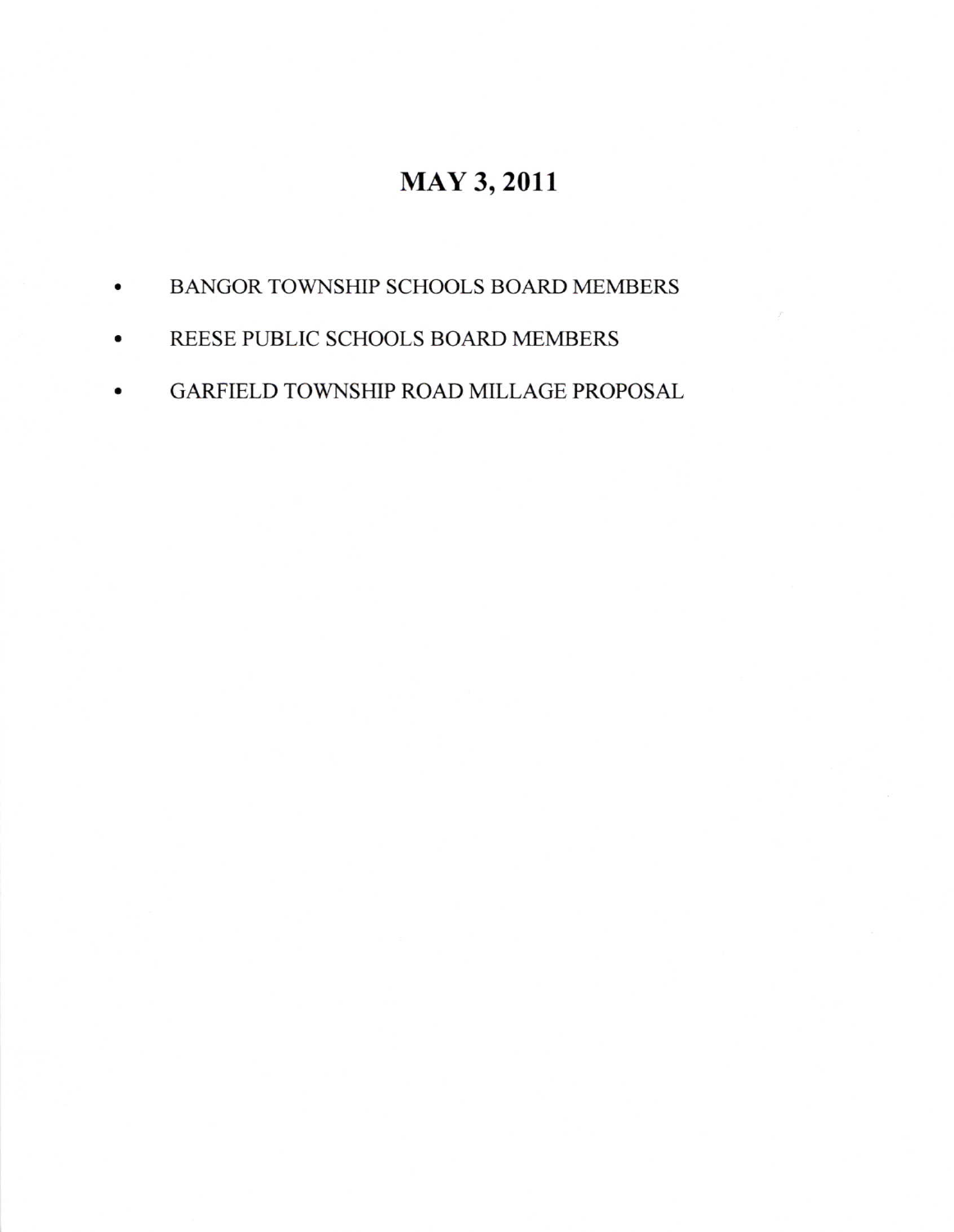OFFICIAL RESULTS

| MAY 3, 2011 ELECTION                         |       |                                                      | ALLIATUD MOADING |                                           |
|----------------------------------------------|-------|------------------------------------------------------|------------------|-------------------------------------------|
| <b>BANGOR TOWNSHIP SCHOOLS BOARD MEMBERS</b> |       |                                                      |                  |                                           |
|                                              |       | Registered Voters Richard Kowalski Write-In, Shaffer |                  | Write-In, Sopczynski                      |
|                                              |       |                                                      |                  | 6                                         |
| Bangor Twp, Pct 1 & 2                        | 2798  | 149                                                  | 30               |                                           |
|                                              |       |                                                      |                  |                                           |
| Bangor Twp, Pct 3                            | 1772  | 87                                                   | 21               | 15                                        |
|                                              |       |                                                      |                  |                                           |
| Bangor Twp, Pct 4 & 5                        | 3784  | 161                                                  | 26               | 48                                        |
|                                              |       |                                                      |                  |                                           |
| Bangor Twp, Pct 6 & 8                        | 3103  | 192                                                  | 34               | $\overline{\mathbf{9}}$                   |
|                                              |       |                                                      |                  |                                           |
| <b>Bangor Twp, Pct 7</b>                     | 574   | 26                                                   | $\pmb{4}$        | $\begin{array}{c}\n 8 \\ 86\n\end{array}$ |
| <b>TOTAL REGISTERED VOTERS</b>               | 12031 | 615                                                  | 115              |                                           |
|                                              |       |                                                      |                  |                                           |
| <b>BALLOTS CAST</b>                          | 725   |                                                      |                  |                                           |
|                                              |       |                                                      |                  |                                           |
| <b>VOTER TURNOUT</b>                         | 6.02% |                                                      |                  |                                           |
|                                              |       |                                                      |                  |                                           |
|                                              |       |                                                      |                  |                                           |
|                                              |       |                                                      |                  |                                           |
|                                              |       |                                                      |                  |                                           |
|                                              |       |                                                      |                  |                                           |
|                                              |       |                                                      |                  |                                           |
|                                              |       |                                                      |                  |                                           |
|                                              |       |                                                      |                  |                                           |
|                                              |       |                                                      |                  |                                           |
|                                              |       |                                                      |                  |                                           |
|                                              |       |                                                      |                  |                                           |
|                                              |       |                                                      |                  |                                           |
|                                              |       |                                                      |                  |                                           |
|                                              |       |                                                      |                  |                                           |
|                                              |       |                                                      |                  |                                           |
|                                              |       |                                                      |                  |                                           |
|                                              |       |                                                      |                  |                                           |
|                                              |       |                                                      |                  |                                           |
|                                              |       |                                                      |                  |                                           |
|                                              |       |                                                      |                  |                                           |
|                                              |       |                                                      |                  |                                           |
|                                              |       |                                                      |                  |                                           |
|                                              |       |                                                      |                  |                                           |
|                                              |       |                                                      |                  |                                           |
|                                              |       |                                                      |                  |                                           |
|                                              |       |                                                      |                  |                                           |
|                                              |       |                                                      |                  |                                           |
|                                              |       |                                                      |                  |                                           |
|                                              |       |                                                      |                  |                                           |
|                                              |       |                                                      |                  |                                           |
|                                              |       |                                                      |                  |                                           |
|                                              |       |                                                      |                  |                                           |
|                                              |       |                                                      |                  |                                           |
|                                              |       |                                                      |                  |                                           |
|                                              |       |                                                      |                  |                                           |
|                                              |       |                                                      |                  |                                           |
|                                              |       |                                                      |                  |                                           |
|                                              |       |                                                      |                  |                                           |
|                                              |       |                                                      |                  |                                           |
|                                              |       |                                                      |                  |                                           |
|                                              |       |                                                      |                  |                                           |
|                                              |       |                                                      |                  |                                           |
|                                              |       |                                                      |                  |                                           |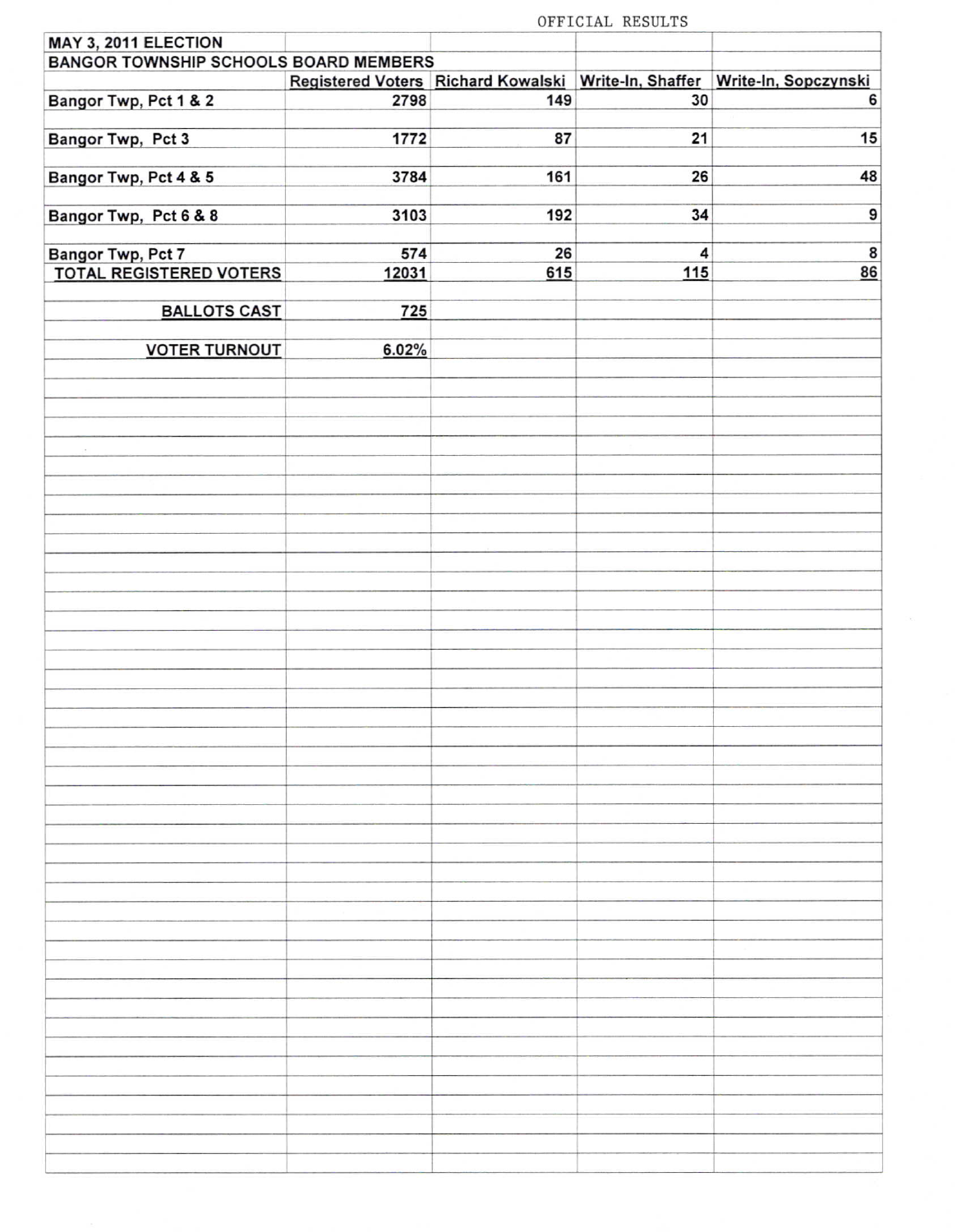PRECINCT REPORT

BAY COUNTY, MICHIGAN SPECIAL ELECTION MAY 3, 2011

RUN DATE: 05/03/11 10:02 PM

0001 GARFIELD TOWNSHIP, PCT 1

|                                 |              |  |  |                                                          |  |  |                                                                                                                    | VOTES | PERCENT |
|---------------------------------|--------------|--|--|----------------------------------------------------------|--|--|--------------------------------------------------------------------------------------------------------------------|-------|---------|
|                                 |              |  |  | REGISTERED VOTERS - TOTAL                                |  |  |                                                                                                                    | 1357  |         |
|                                 |              |  |  | BALLOTS CAST - TOTAL.                                    |  |  |                                                                                                                    | 318   |         |
|                                 |              |  |  | VOTER TURNOUT - TOTAL                                    |  |  |                                                                                                                    |       | 23.43   |
|                                 |              |  |  |                                                          |  |  |                                                                                                                    |       |         |
|                                 |              |  |  |                                                          |  |  |                                                                                                                    |       |         |
| GARFIELD TWP ROAD MILL PROPOSAL |              |  |  |                                                          |  |  |                                                                                                                    |       |         |
| Vote For                        | $\mathbf{1}$ |  |  |                                                          |  |  |                                                                                                                    |       |         |
| <b>YES</b>                      |              |  |  | $\mathbf{A}=\mathbf{A}+\mathbf{A}+\mathbf{A}+\mathbf{A}$ |  |  | $\begin{array}{ccccccccccccccccc} \bullet & \bullet & \bullet & \bullet & \bullet & \bullet & \bullet \end{array}$ | 142   | 44.65   |
| NO.                             |              |  |  |                                                          |  |  |                                                                                                                    | 176   | 55.35   |
|                                 |              |  |  |                                                          |  |  |                                                                                                                    |       |         |

## Garfield Township Road Millage Proposal

Shall Garfield Township levy up to 1.0 mill (\$1.00 per \$1,000.00 of taxable value) above the tax limitation imposed under Article IX, Section 6, of the Michigan Constitution, and levy it for four years, December 1, 2011 through December 1, 2014 inclusive, for the purpose of raising revenues for the maintenance and improvement of public roads in Garfield Township, raising an estimated \$40,300.00 in the first year the millage is levied?